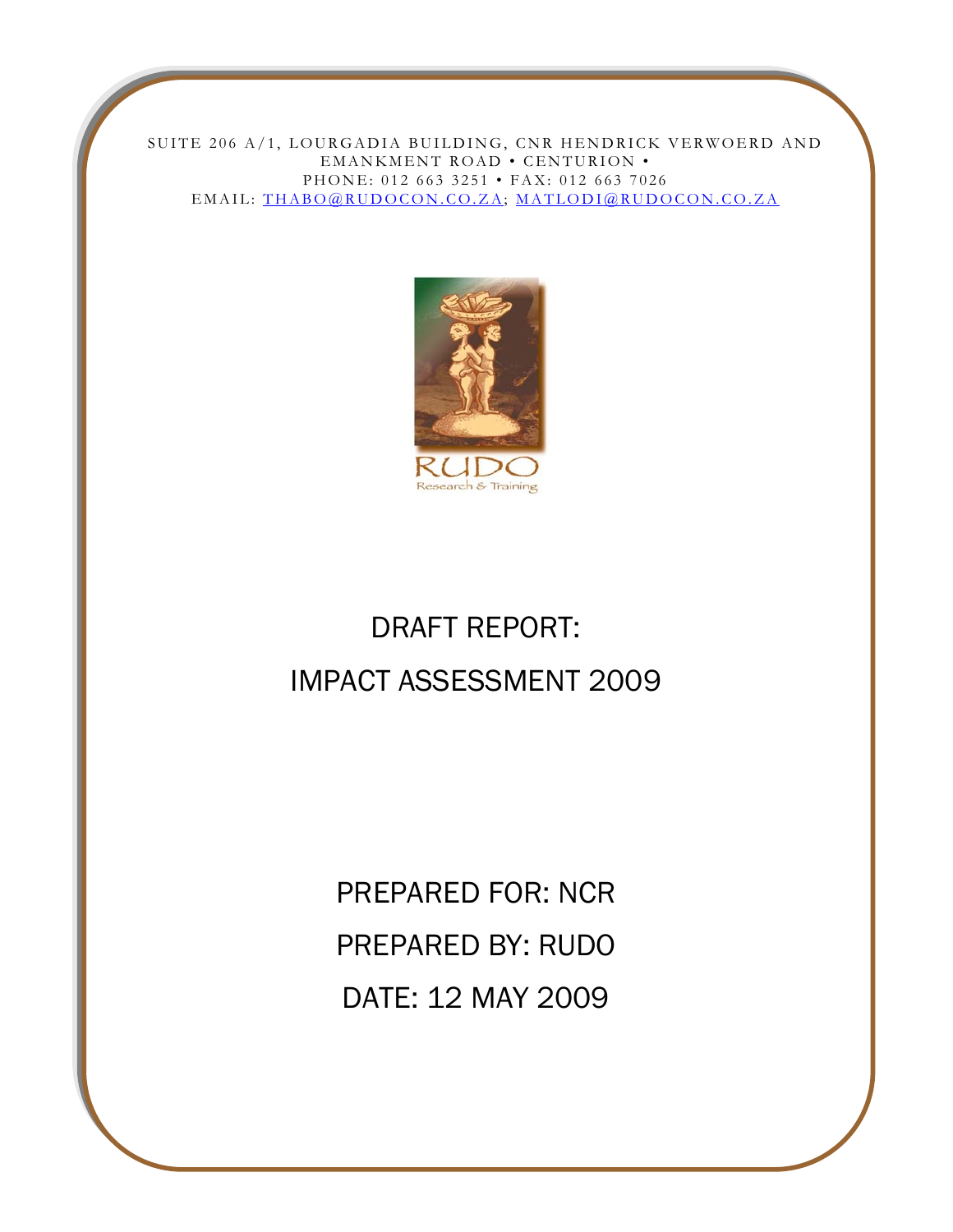# *Table of Contents*

# **Content Page 2018**

| 9  |
|----|
|    |
| 11 |
| 12 |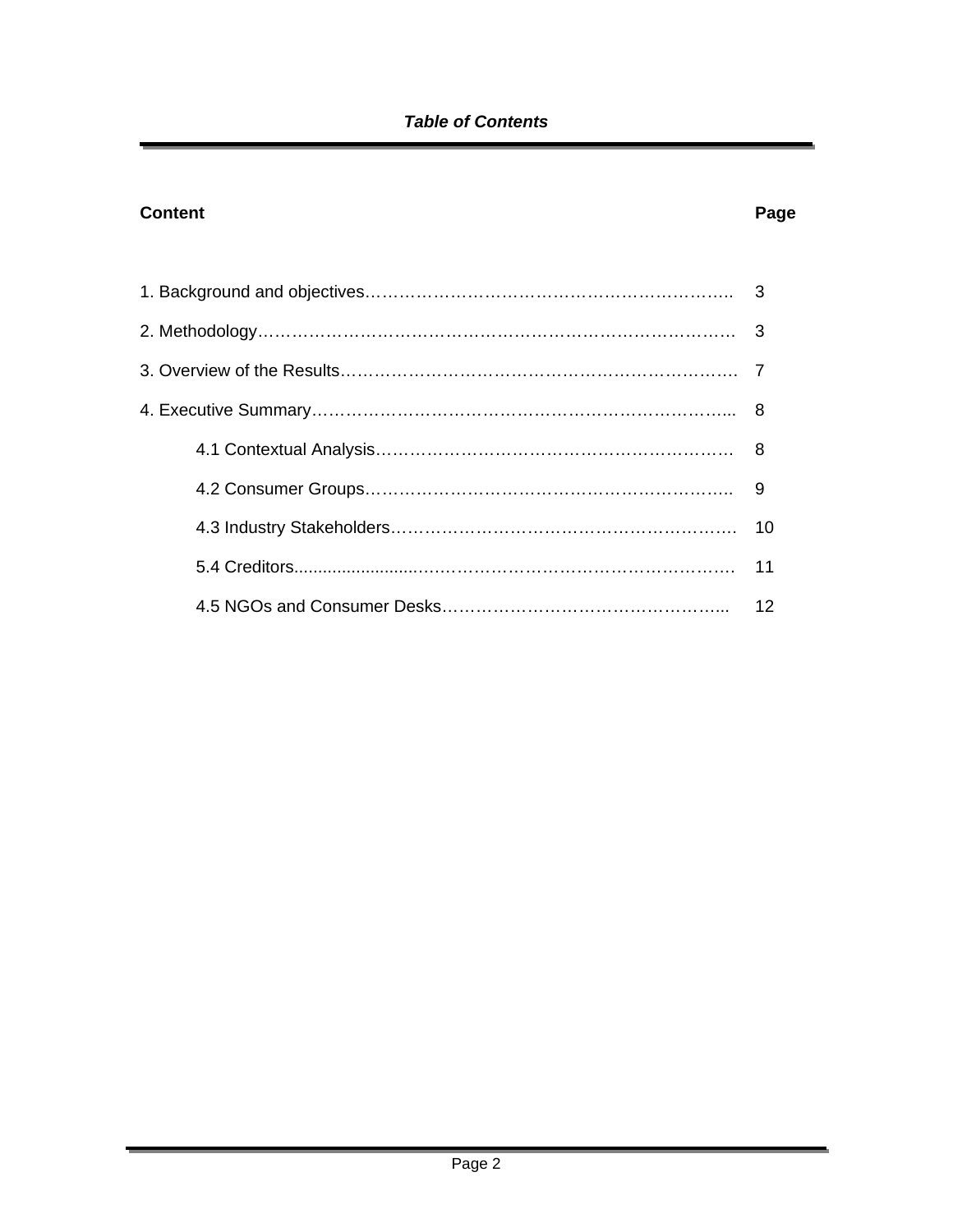# *1. Background and Objectives*

The NCR, as the new credit regulator has a mandate to promote a fair, transparent, competitive, sustainable, responsible, efficient, effective and accessible credit market and industry, and to protect consumers. Consumer education is the cornerstone of consumer protection. The NCR, like its predecessor the MFRC, has adopted a multipronged strategy towards their communications drive that includes:

- An education component, and
- An awareness creation component

The education campaign is implemented through capacity building workshops with various stakeholders i.e., industry stakeholder, non-governmental organization, trade unions, government departments, parliamentary constituency offices, and employers. Awareness creation is accomplished through media especially print. Research is being commissioned to evaluate the effectiveness of the awareness campaigns as well as the performance of the NCR in terms of implementing the Act.

In order to accomplish the above main objectives, the following sub-objectives need to be investigated:

- To measure awareness levels on the NCA with reference but not limited to:
	- o Disclosure
	- o Initiation fees
	- o Interest
	- o Pre-agreements
	- o Redress
	- o Reckless Lending and Over-Indebtedness
	- o Debt Counseling
- To measure awareness levels of the NCR amongst consumers
- To establish the stakeholders' general perception of the NCA
- Establish the NCA has achieved its intended purpose thus far
- Establish perceptions regarding the general awareness of the Act
- Make recommendations on areas that need improvement

# **2. The Methodology**

The methodology of this study comprised of a combination of qualitative and quantitative research methodologies, although the main methodology of the study was mainly qualitative. Information was collected through secondary research in the form of literature reviews, focus group discussions, telephonic and face-to-face interviews as well as written submissions. To make the information more reliable and easy to track, the questionnaires were designed to include quantitative questions.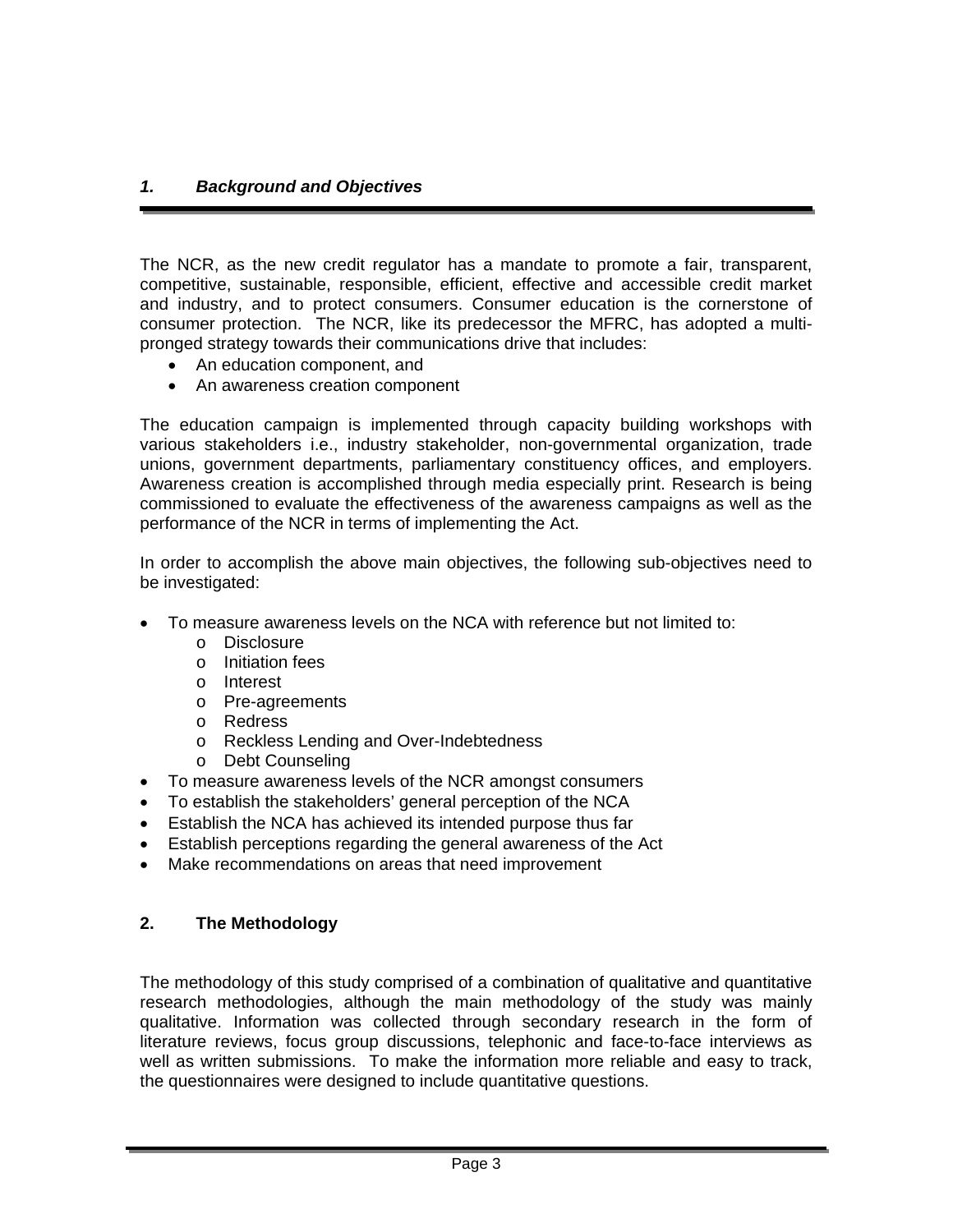# **The Research Process**

The research methodology was implemented in 5 phases that is:

- 1. Meetings with the Project Team to clarify the objectives and scope of the study
- 2. Literature reviews
- 3. Stakeholders interviews
- 4. Focus groups
- 5. Analysis and reporting

**Literature review** was conducted in the form of:

- Published reports from institutions like FinMark Trust, Finscope, Wits University and other institutions who have conducted studies on the NCA and consumer credit matters.
- Internationally and local reviews to amongst other things investigate benchmarks for consumer literacy levels and financial literacy trends/behaviors so as to provide the primary results with some context and robustness of the analysis.
- NCR data and internal reports like the Credit Bureau Monitor and monthly website statistics in terms of debt counseling; complaints and general financial trends.
- The consumer education statistics regarding the number of workshops and people who have attended; this also to provide the results with a context.
	- o Media analysis: Undertaking a comparative analysis of different media, the topics and the type of coverage received (positive or negative)

# **Stakeholder Interviews**

Primary research consisted of in- depth interviews with **industry stakeholders** and other role players. The purpose was to gather inputs/views from the stakeholders in terms of the impact of NCR's education workshops. The main aim being to establish whether the education workshops are effective, to identify areas of weakness, strengths and gather recommendations. The stakeholders who participated in the study included primary stakeholders including, credit providers, retailers, Trade Unions, Consumer Representatives, Debt Counselors and Parliamentarians.

Data was collected through questionnaires which consisted of both quantitative questions as well as qualitative probes. This questionnaire enabled quantification of the results, but also allowed interviewers to have a robust discussion with stakeholders, revealing their thoughts and experiences regarding the on-going implementation of the NCA.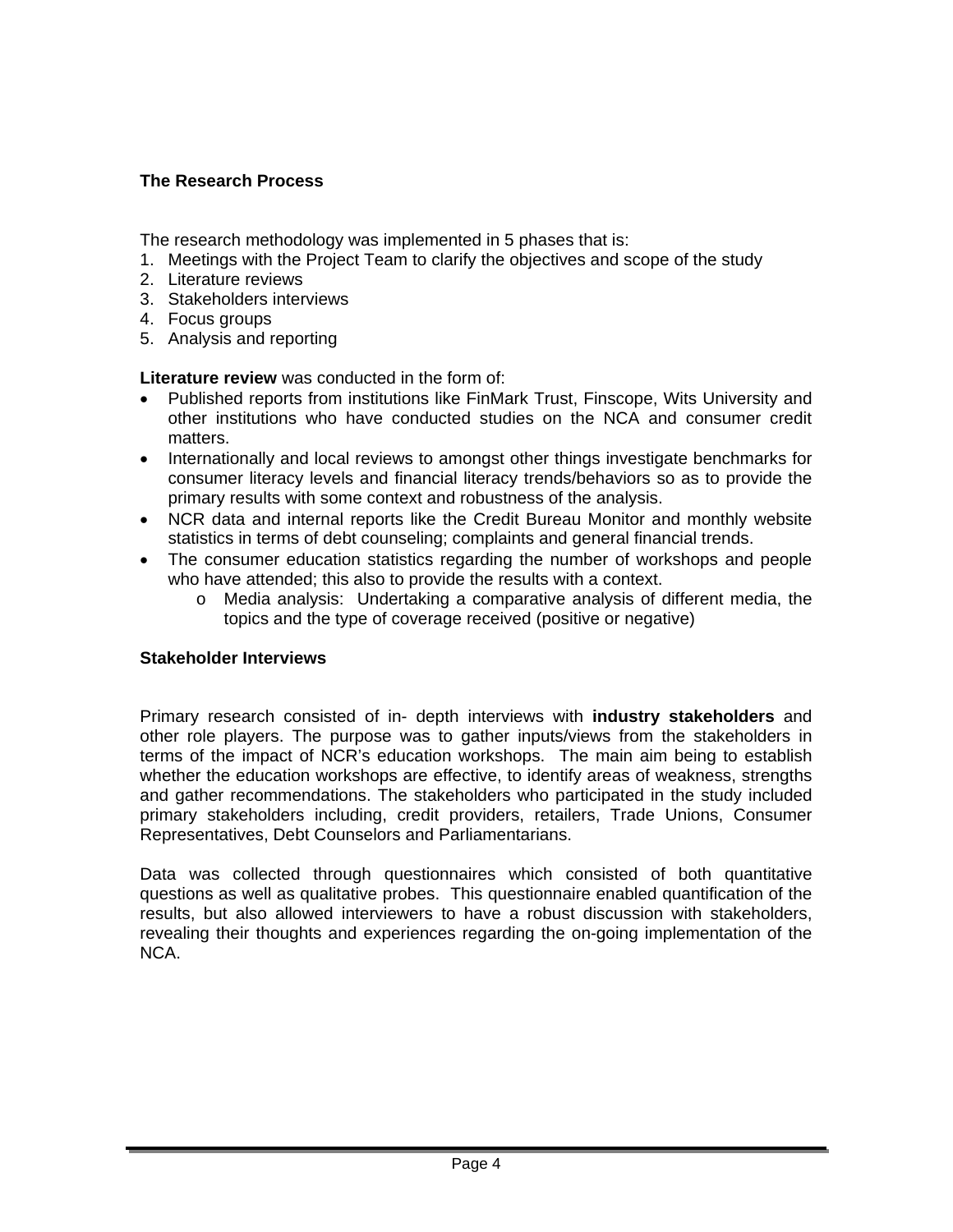*A total of 27 stakeholders* were interviewed as follows:

| Category                         | Organization                           | <b>Total</b> |
|----------------------------------|----------------------------------------|--------------|
| Lenders/Banks                    | <b>FNB</b>                             | 4            |
|                                  | Absa<br>■                              |              |
|                                  | <b>Standard Bank</b>                   |              |
|                                  | KreditForm<br>٠                        |              |
| <b>Retailers</b>                 | Edcon<br>٠                             | 2            |
|                                  | Woolworths<br>■                        |              |
| <b>NGOs</b>                      | <b>Black Sash</b><br>٠                 | 3            |
|                                  | Free State Advice Office               |              |
|                                  | <b>West Rand Justice Center</b><br>٠   |              |
| <b>Provincial Consumer Desks</b> | <b>Gauteng Consumer Desk</b><br>٠      | 3            |
|                                  | <b>Western Cape Consumer Desk</b><br>п |              |
|                                  | <b>KZN Consumer Desk</b><br>■          |              |
| <b>Trade Unions</b>              | <b>NUMSA</b><br>٠                      | 3            |
|                                  | <b>NACTU</b>                           |              |
|                                  | Cosatu<br>٠                            |              |
| <b>Debt Counselors</b>           | <b>Individual Debt Counselors</b><br>٠ | 3            |
| <b>Stakeholders</b>              | Department of Trade and Industry<br>٠  | 5            |
|                                  | Department of Justice<br>■             |              |
|                                  | <b>Banking Association</b><br>■        |              |
|                                  | <b>Banking Ombudsman</b><br>■          |              |
|                                  | <b>SALGA</b><br>■                      |              |
| <b>Legal Experts</b>             | <b>Individual Legal Experts</b><br>٠   | 4            |
| Total                            |                                        | 27           |

# **Focus Groups**

**Focus group discussions** were conducted to gather information **from consumers** with regards to their awareness levels of the NCR and NCA, as well as their information and communication needs. Focus groups enabled researchers to interact closely with consumers, to get a deeper understanding of their thoughts and feelings. **The questionnaire:** This is an annual impact assessment tool, and it is critical that the questionnaire is replicable every year. It was therefore recommended that 75% of the questions to the consumers be standard and be repeated annually, and that the other 25% be questions relating to specific goals of the NCR for that particular year. The questionnaire for the 2009 Impact Assessment consisted of:

- That the standard questions based on the NCA variables, i.e., :
	- o Disclosure; Initiation fees; Interest; Pre-agreements; Redress; Reckless Lending and Over-Indebtedness and Debt Counseling.
- Communication needs and media preference

**The Sample** - to ensure consistency in the sampling, focus groups were conducted in the same provinces as in the 2008 assessment, and the same recruitment was utilized. This was done to ensure consistency in the demographics of the sample to make tracking of the results valid and easy to track. It was in this light that a total of nine (9)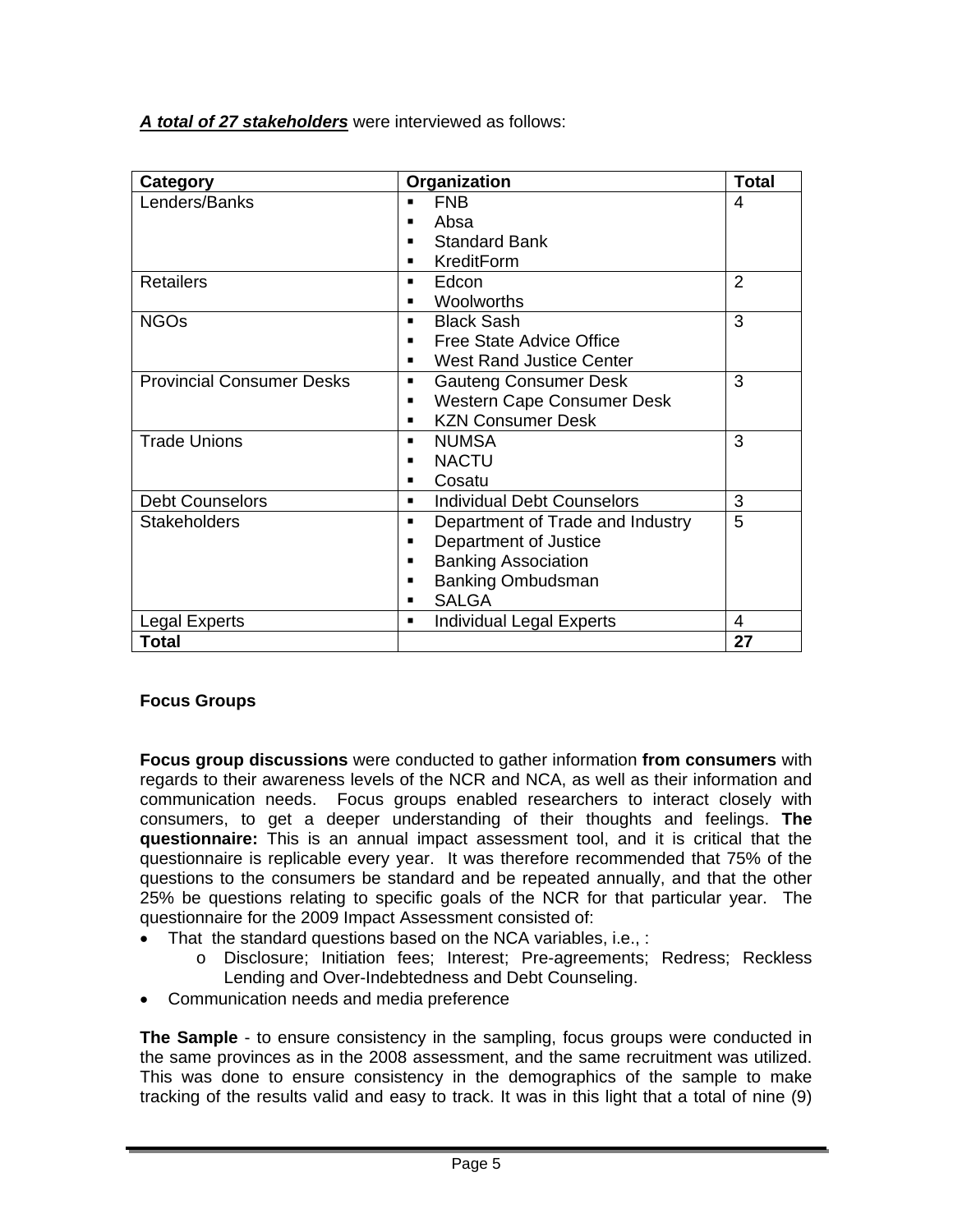focus groups were conducted in Gauteng, KZN and the Western Cape. Respondents for the focus groups were recruited amongst economically active South Africans, working either part-time or full time using the following criteria:

- Respondents had to be active banking clients
- Respondents must have taken a loan since  $1<sup>st</sup>$  June 2007
- Groups were stratified according to income level, and respondents were grouped into 3 different groups, that is:
	- o Low-income groups monthly gross income of R4 999 and less
	- o Middle income groups monthly gross income between R5 000 and R14 999
	- o High income groups monthly gross income of R15 000 and above

#### **Analysis and the Report**

This report is based on the actual respondents' verbatims, and the interpretation has been done according to the different categories of the sample, that is, Consumers, Credit Providers/Lenders, Retailers, NGOs and Consumer Desks as well as Industry Stakeholders.

# **Timing**

The project commenced in February 2009. Fieldwork commenced from – 16 April 2009. The draft report was submitted on 12 May 2009.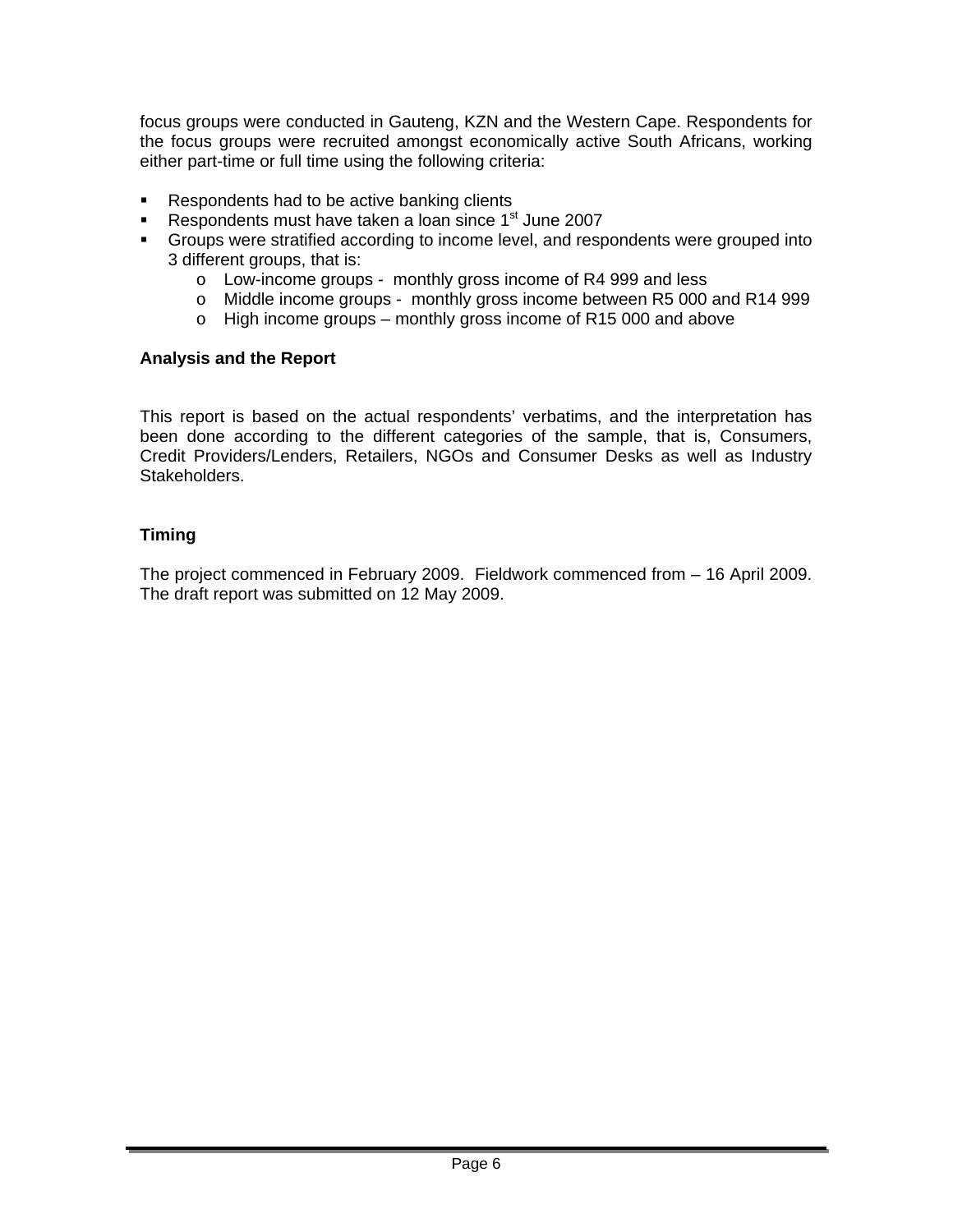#### **2. Overview of the Results**

| <b>Sample</b>                                                                                                                                                                                                                                                                                                                                                                                                                                                                                                                                                                                                                                | <b>Achievement</b>                                                                                                                                                                                                                                                             | <b>Challenges</b>                                                                                                                                                                                                                                                                                                                                                                                                                                                            |  |  |
|----------------------------------------------------------------------------------------------------------------------------------------------------------------------------------------------------------------------------------------------------------------------------------------------------------------------------------------------------------------------------------------------------------------------------------------------------------------------------------------------------------------------------------------------------------------------------------------------------------------------------------------------|--------------------------------------------------------------------------------------------------------------------------------------------------------------------------------------------------------------------------------------------------------------------------------|------------------------------------------------------------------------------------------------------------------------------------------------------------------------------------------------------------------------------------------------------------------------------------------------------------------------------------------------------------------------------------------------------------------------------------------------------------------------------|--|--|
| Consumers                                                                                                                                                                                                                                                                                                                                                                                                                                                                                                                                                                                                                                    | Increased awareness levels of the NCR and NCA from the<br>$\bullet$<br>2008 survey<br>Improved knowledge of two credit terms, that is interest and<br>total costs of credit                                                                                                    | Low awareness levels of the NCR and NCA still recorded for low income<br>respondents<br>Lack of knowledge regarding credit terminology, especially information<br>$\bullet$<br>consumer need to know when entering into credit agreements<br>Limited knowledge of debt counseling as an alternative for over-indebted<br>$\bullet$<br>consumers<br>Limited knowledge of redress and complaints mechanisms for clients not<br>$\bullet$<br>happy with their credit agreements |  |  |
| Credit<br>Providers/Le<br>nders                                                                                                                                                                                                                                                                                                                                                                                                                                                                                                                                                                                                              | NCR regarded as supportive with regards to Compliance and<br>$\bullet$<br>Reporting<br>Creditors satisfied with how the NCR provided feedback on<br>$\bullet$<br>their reports<br>NCR staff regarded as helpful and responsive<br>$\bullet$                                    | Debt Counseling highlighted as an area with challenges in terms of the<br>$\bullet$<br>process, the distribution and collection methods, the capacity of<br>practitioners as well as the court process<br>NCR interpretation of Developmental Credit issues perceived to be in<br>$\bullet$<br>contradiction with the NCA.                                                                                                                                                   |  |  |
| Primary<br><b>Stakeholders</b>                                                                                                                                                                                                                                                                                                                                                                                                                                                                                                                                                                                                               | Ability of NCR to increase awareness levels of the NCR and<br>$\bullet$<br>NCA amongst the general public<br>Ability to handle big volumes of enquiries from consumers<br>$\bullet$<br>Ability to implement the Act within a restrictive legislative<br>$\bullet$<br>framework | Limited consumer awareness on the specific role of the NCA and debt<br>$\bullet$<br>counseling<br>Debt Counseling with specific reference to a flawed process and<br>systems.<br>Inability to enforce 'interbred credit agreements'<br>$\bullet$                                                                                                                                                                                                                             |  |  |
| NGOs and<br>Consumer<br><b>Desks</b>                                                                                                                                                                                                                                                                                                                                                                                                                                                                                                                                                                                                         | NCR regarded as supportive with regards to capacity building<br>$\bullet$<br>workshops<br>Consumer Desks and NGO'S satisfied with the relationship<br>and partnerships created with the NCR                                                                                    | Not enough information provided for rural areas<br>$\bullet$<br>Limited information and updates provided to intermediaries regarding<br>$\bullet$<br>debt counseling                                                                                                                                                                                                                                                                                                         |  |  |
| <b>Recommendations - Three areas</b><br>Debt Counseling: Streamlining the debt counseling process, systems and control mechanisms<br>2.<br><b>Enforcement:</b><br>Creating partnerships with other regulators to deal with 'interbred credit agreements.'<br>Creating synergies with other legislations to improve compliance<br><b>Awareness Creation</b><br>3.<br>Segmentation of the credit market to ensure targeted and tailored communication for different sections of the market<br>Refining awareness messages with specific attention to debt counseling and credit terminology that consumers need know when entering into credit |                                                                                                                                                                                                                                                                                |                                                                                                                                                                                                                                                                                                                                                                                                                                                                              |  |  |

agreements as well as where to complain and seek redress and complaints mechanisms for consumers not satisfied with their credit agreements.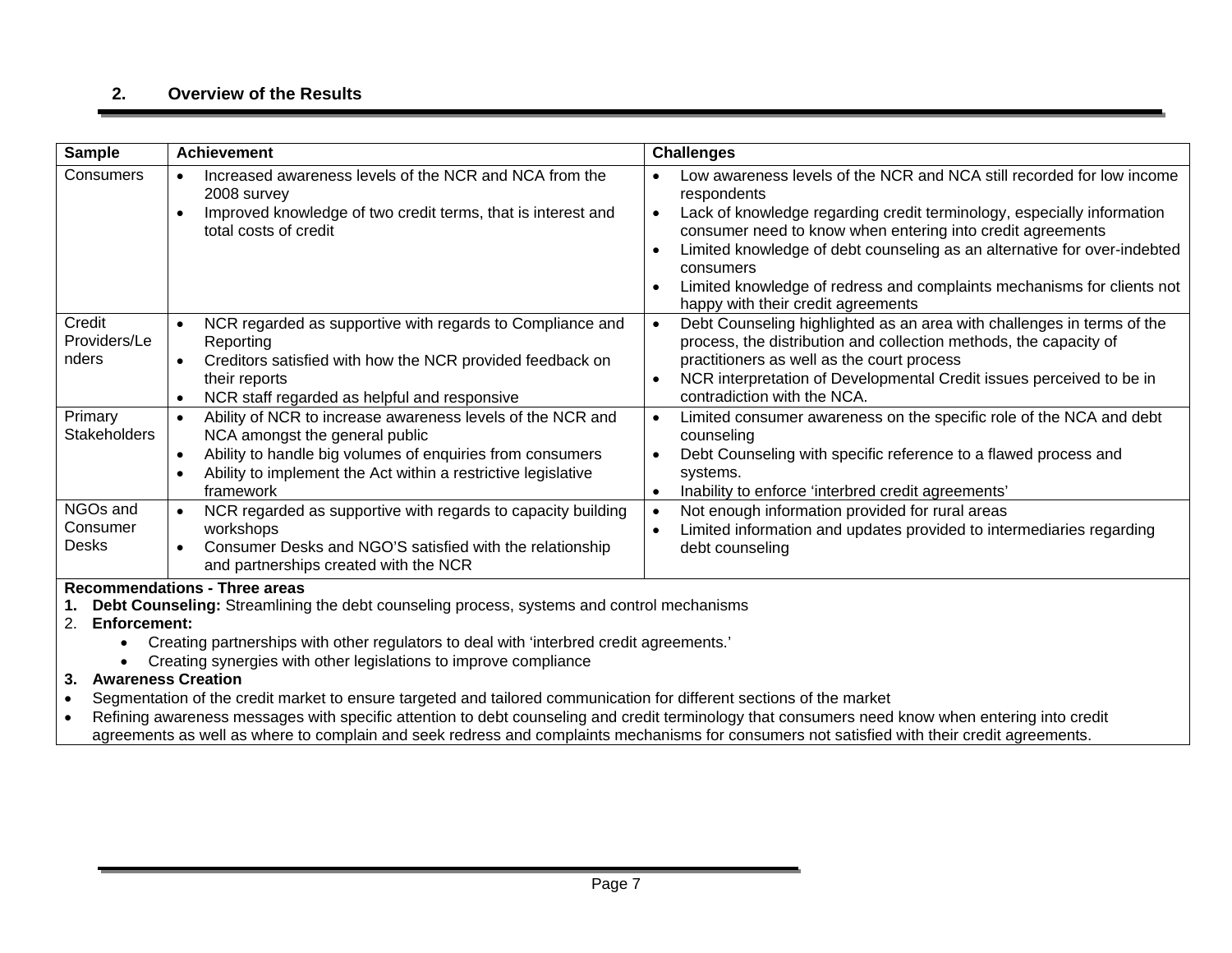#### **4. The executive summary**

This report is based on the results of the Impact Assessment of 2009. This year's survey was conducted against the backdrop of the 2008 assessment, which was utilized as the baseline study. The main aim of the 2009 survey was to track the changes in performance of the NCR in terms of:

- The effectiveness of the media campaigns for awareness creation and
- The effectiveness of the educational campaign on the implementation of the NCA and general consumer education

The methodology of the study is still the same as the 2008 survey. This included a combination of qualitative and quantitative data collection in the form of focus groups for consumers as well as submissions and interviews for creditors, consumer desks and industry stakeholders. A total of nine focus groups were conducted in Gauteng, Western Cape and KZN amongst consumers. The recruitment of the 2008 survey was again utilized for the 2009, where the split according to income levels, that is low; middle and high income levels. A total of 6 creditors and 20 stakeholders participated in the 2009 assessment.

To ensure robustness of the results, literature review was also conducted to compare and validate the primary research information. The literature review consisted of internet searches as well as secondary analysis of research reports.

#### **Contextual Analysis**

The NCR has two-pronged strategy towards its communication drive that includes:

- An education campaign, and
- An awareness creation component

The education campaign comprises of workshops and information sessions with creditors and intermediaries, whilst awareness creation is mainly through the print and electronic media. The aim of the survey is to assess the impact of these two communication vehicles from April 2008 until February 2009. The focus of the workshops was on the on-going implementation of the Act whilst the awareness creation was based on major media campaigns. Below is the detail of the activities the NCR undertook in terms of its communication:

- A total of 407 workshops were conducted in the past 10 months
- A total of 33 682 people participated during the workshops
- 60 TV interviews were conducted
- 216 radio interviews
- There were 109 106 website visits

A summary of the results is detailed in the pages below.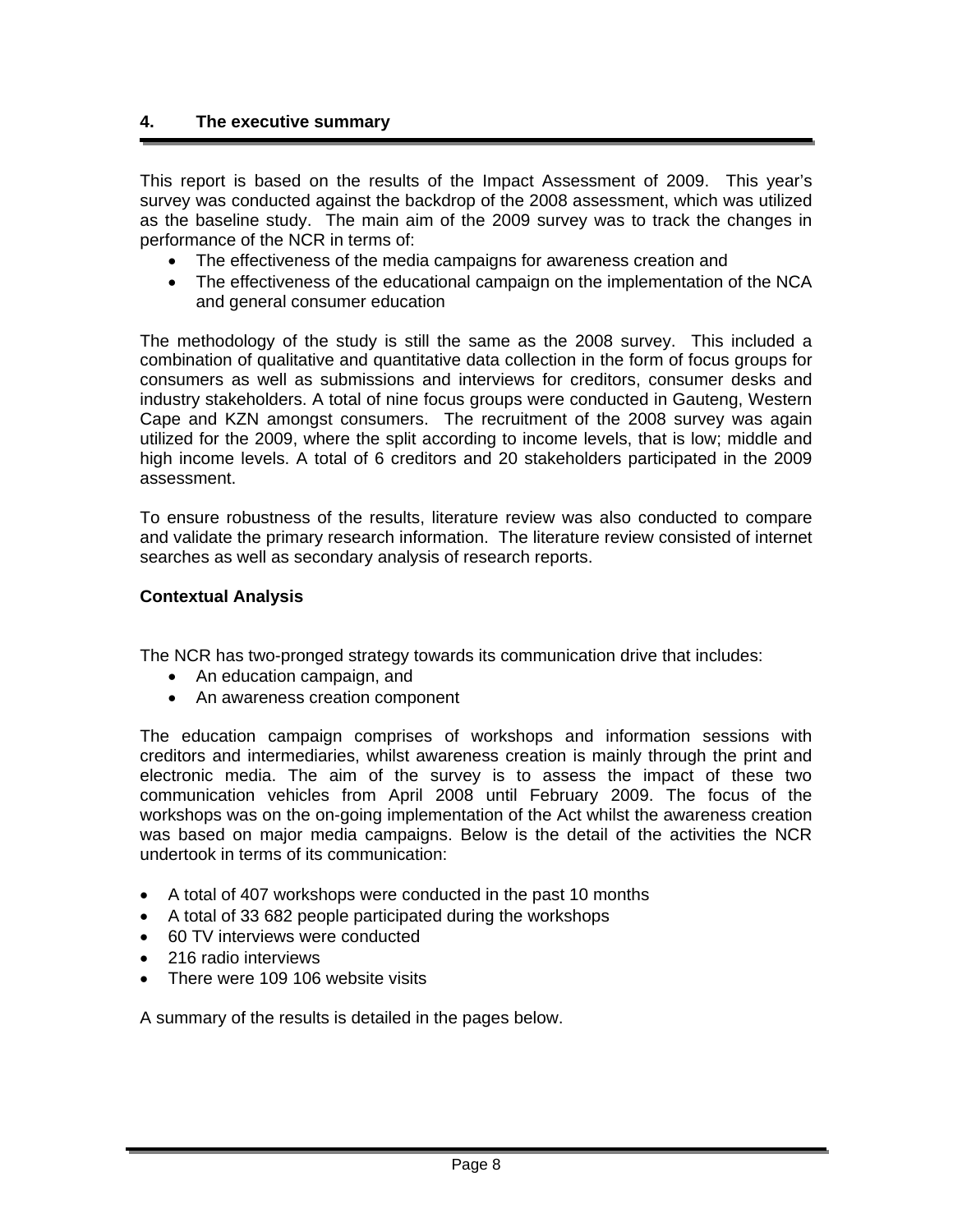# **Consumer Groups**

The results indicate that:

- The **awareness levels of the NCR** have improved from 51% in 2008 to 65% in 2009. As with the 2008 results, middle and high income groups recorded the highest awareness levels as opposed to low income groups, who still recorded low awareness levels
- The role of the NCR was well articulated by the middle and high income respondents, with low income respondents indicating lack of knowledge regarding the NCR's mandate
- The results indicate that radio was mainly responsible for the awareness and information dissemination regarding the NCR. Communication from banks and retailers also contributed to awareness creation.
- The **awareness of the NCA** also improved from 54% in 2008 to 69% in 2009. The same trend is also observed here, with middle and high income respondents recording high awareness levels.
- The legislation was primarily associated with 'curbing over-indebtedness and reckless lending'. As with the 2008 results, only a few respondents indicated understanding of the consumer protection qualities of the legislation.
- Knowledge of credit terminology with specific reference to interest and the total cost of credit have improved from the 2008 survey.
- Respondents still reported a limited knowledge and understanding of initiation fees, service fees and quotations.
- Most respondents, especially from low-income groups, still did not know what to do or where to go when they have a compliant or when they experience problems with their credit agreements.
- The trend of not reading quotations and contracts was still evident in this year's survey, with clients indicating a preference of verbal disclosure.
- As with the 2008 results, the 2009 results indicate that respondents are still not aware of their right to receive quotations as well as the benefit of receiving quotations.
- The results also indicate low awareness levels of debt counseling and in many cases debt counseling was confused with debt administration and debt mediation.

#### **In Conclusion:**

- There is a general improvement of awareness levels regarding the NCR and the NCA since the 2008 survey, although awareness levels amongst the low-income consumers are still low.
- The knowledge of credit terminology still limited to interest and total cost of credit, and few respondents are aware of their consumer rights when entering into credit agreements.
- It is therefore recommended that awareness be increased to include:
	- o Consumer rights, especially when consumers enter into credit agreements
	- $\circ$  Credit terminology used when clients apply and contract with creditors
	- o Debt Counseling as an alternative for over-indebted consumers and those struggling with their debt payments
	- o Information on redress and complaints mechanisms for consumers who are not satisfied with their credit agreements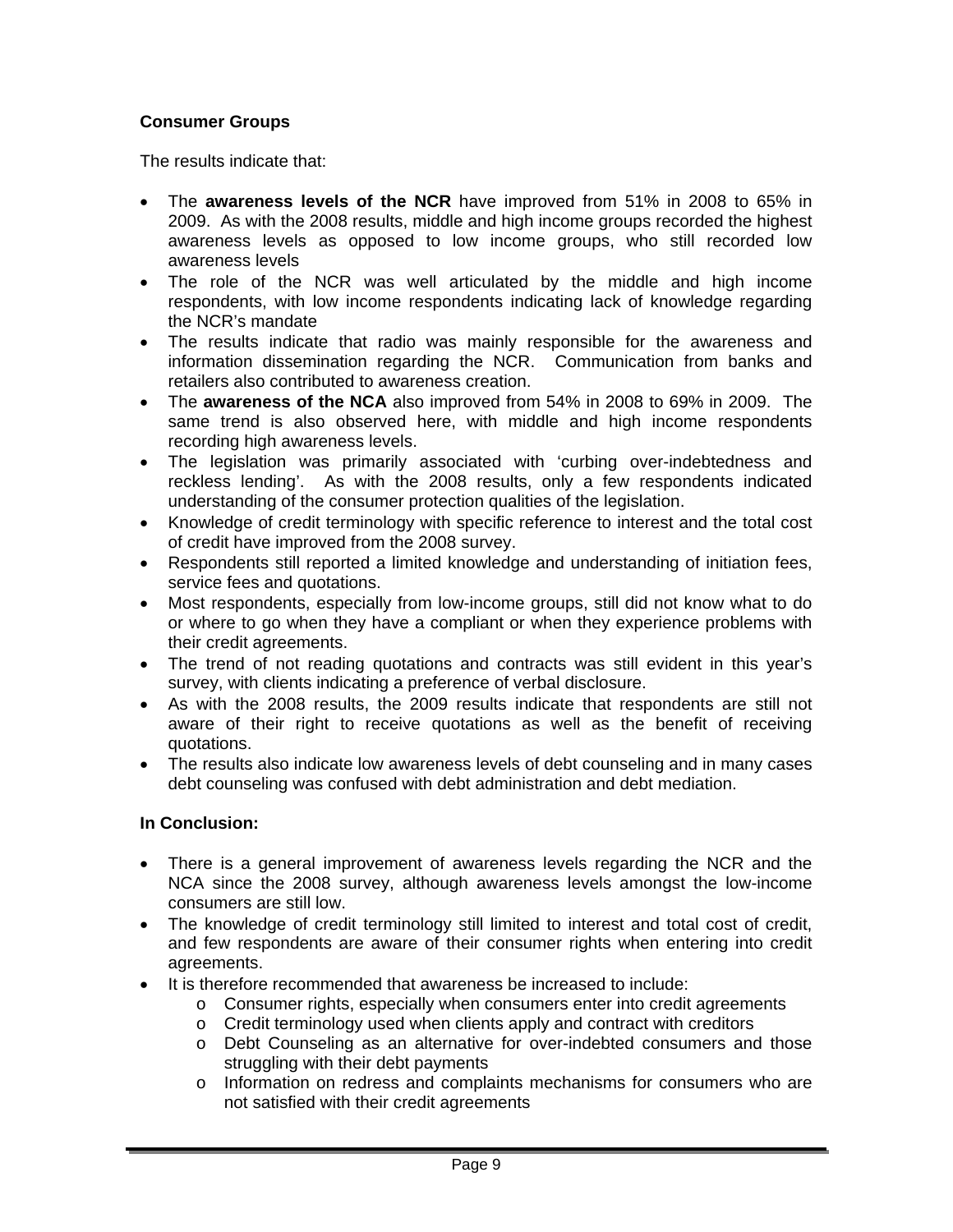• It is further recommended that the NCR segment the consumer credit market, to ensure that targeted information is delivered to specific segments of the market. The analyses indicate that different income groups have different information needs, and that the 'one size fit all' approach will slow the penetration of consumer information.

#### **Industry Stakeholders**

Generally, stakeholders were satisfied with the manner in which the NCR was doing with the on-going implementation of the Act. The improvements however, seemed to be qualitative, and the NCR's performance in this regards was summarised by most stakeholders as 'fairly good'. The NCR was commended for:

- Increasing awareness levels of the NCR and the NCA amongst the general public
- Effectively handling big volumes of enquiries and complaints from consumers, as well as providing guidance to lenders
- Their ability to implement the Act whilst operating within a 'restrictive legislative framework
- The ability to deal with over-indebtedness by ensuring caution on lenders when granting credit and putting responsibility on consumers in terms of applying and servicing their credit

The following concerns were raised regarding the on-going implementation of the Act included:

- Debt Counselling was selected as an area that needs improvement. The process was perceived as flawed, and the court system was referred to as illequipped to effectively deal with debt review matters.
- Training and accreditation of debt counsellors was still perceived as inadequate resulting in poor quality debt counsellors into the industry
- Continuing abuse by credit providers in terms of reckless credit provision with little or no consequences
- Inability to enforce 'interbred credit transactions' where different legislations apply to different sections of a transaction, exposing clients to further abuse by creditors.
- Limited awareness of the role of the NCR and NCA , as well debt counselling for over-indebted clients

It was recommended that the NCR focus on three major areas to improve implementation that is debt counselling; enforcement and targeted awareness creation as follows:

- Streamline debt counselling with regards to the process, the systems and control measures.
- Dealing with legislative amendments to unblock barriers in the courts and legal process of debt review
- Improving enforcement by creating synergies with other regulators and legislations so as to deal with 'interbred transactions' and thereby improve compliance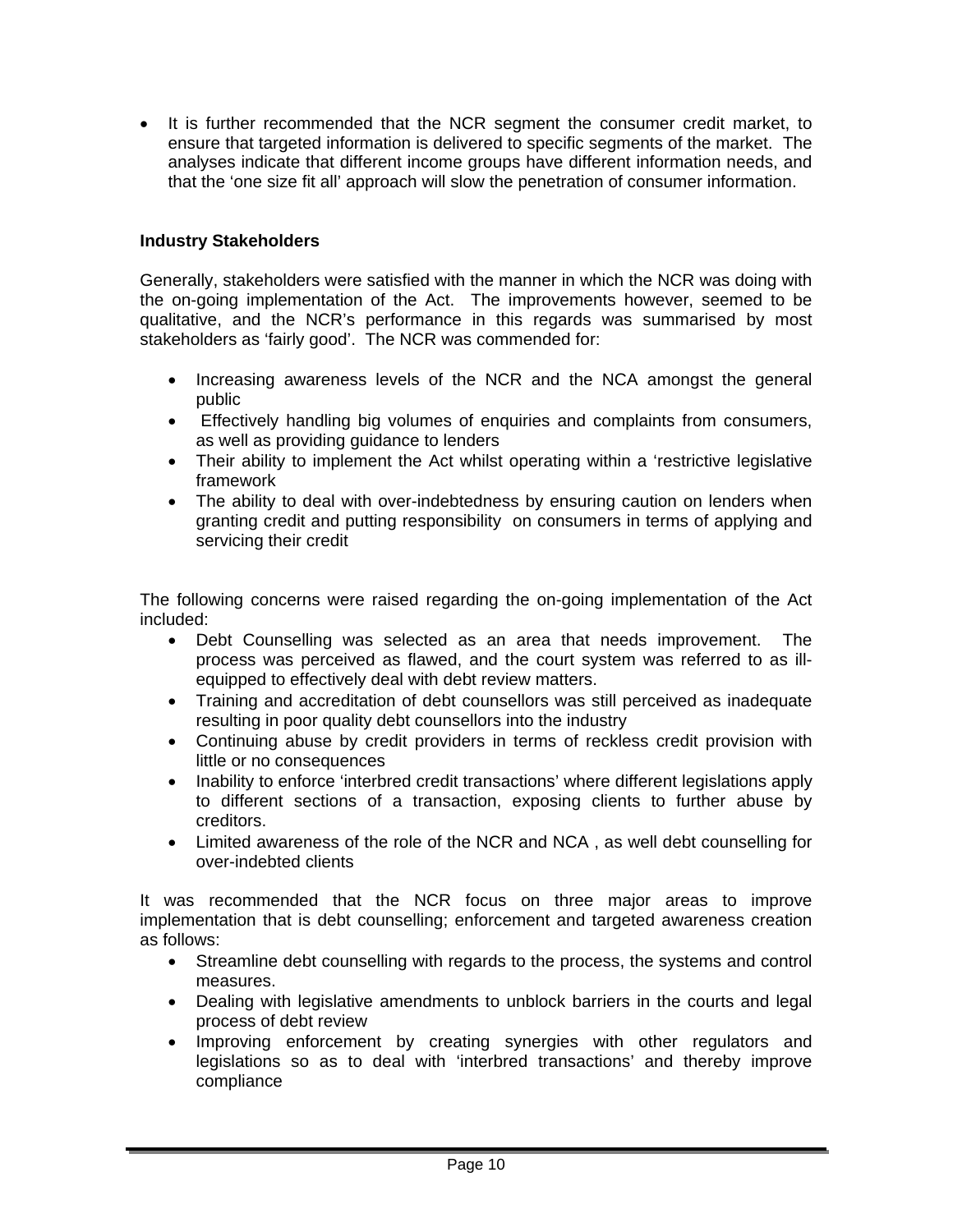• Taking a targeted approach to awareness creation by segmenting the market and creating awareness specific to debt counselling

**In conclusion**: Stakeholders had a balanced evaluation of the NCR's performance; expressing satisfaction with how the NCR was implementing the Act, at the same time appreciating their challenges and legislative limitations. This comment summarizes the general sentiment from this group '*'NCR is doing a tough job with little resources and they are also doing a very good job. But I think that its time that they should regenerate, reinvent and think new. They should not be complacent or else they are going to lose their reputation that they have already built. I think that the billboard on the highway is good, keep it.'(DTI)* 

# **Creditors/Lenders**

Creditors were requested to rate the performance of the NCR on two levels that is the support the NCR provided creditors on the implementation of the Act and capacity building/information sharing for creditors. A total of seven variables were assessed with regard to implementation of the Act that is:

- o Disclosure requirements
- o Marketing practices
- o Compliance and reporting
- o Over-indebtedness
- o Consumer Credit Information
- o Consumer Rights and
- o Debt Counselling

The results of the 2009 creditor's survey indicate that:

- Creditors regard the NCR as supportive in terms of Compliance and Reporting issues, as they were provided with specific and detailed guidance on completing the statistical returns.
- On the other variables with the exception of debt counselling, creditors indicated that they had internal capacity to interpret and implement the Act and therefore needed minimal assistance and support from the NCR.
- The workshops and information sessions conducted by the NCR were referred to as valuable, with creditors indicating that they were able to utilize the information provided.
- The NCR staff was generally perceived as helpful and accessible.

However, creditors highlighted several concerns:

- Debt Counselling was regarded as an area with many challenges with reference to:
	- o Its process, which was referred to as flawed and cumbersome
	- o The capacity of debt counsellors
	- o The length and the quality of training
	- o The collection and distribution systems as payments were always late, or sometimes not made
	- o The court process was regarded as inconsistent and frustrating
	- o Inconsistent interpretation of the Act by magistrates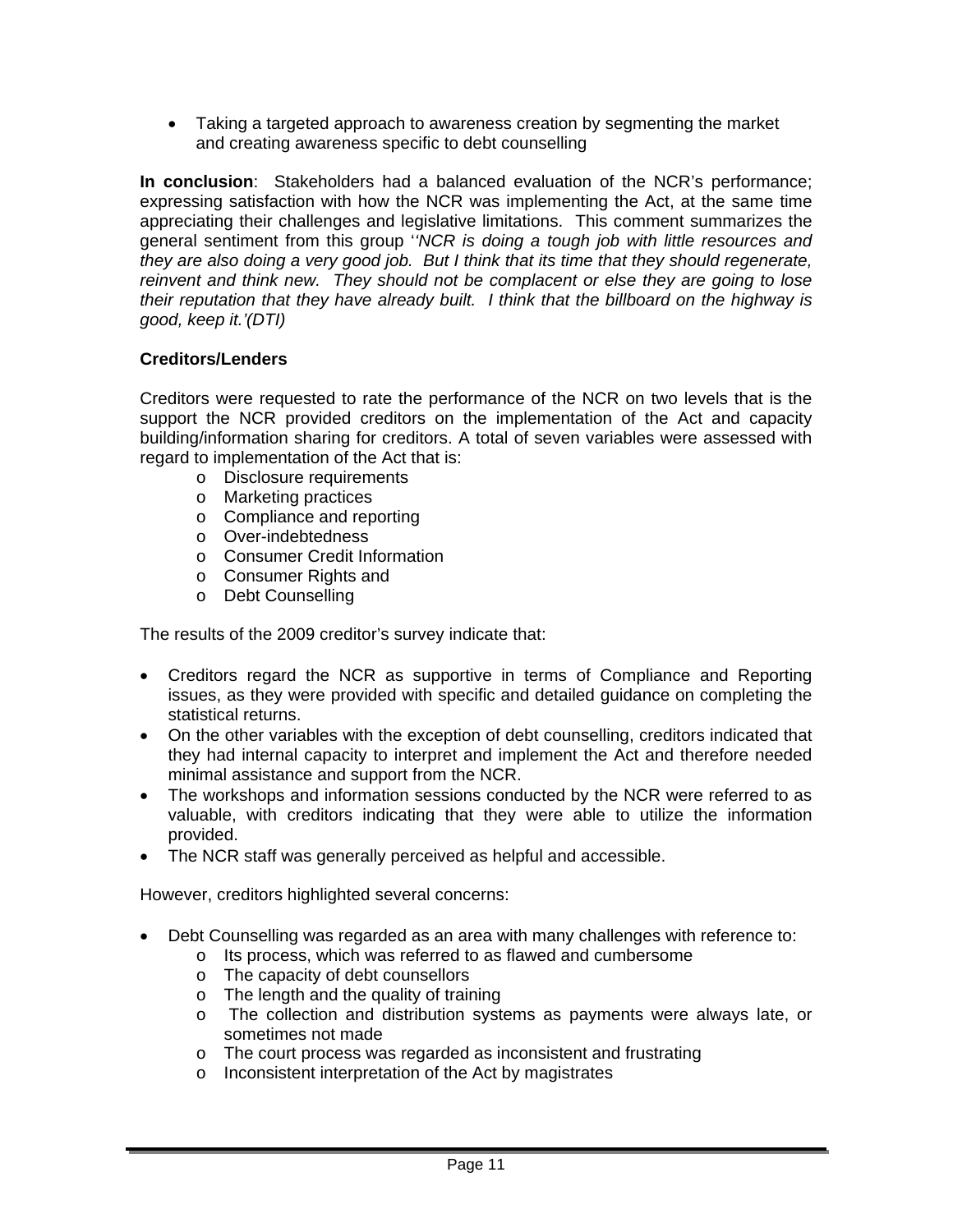• Creditors complained that in certain instances, the NCR's interpretations contradicted the Act, specifically on issues relating to developmental credit

#### **NGOs and Consumer Desks - Intermediaries**

This section of the impact assessment evaluated the impact of the education and capacity building initiatives utilized by the NCR to disseminate information to the Consumer Desks and the NGOs. For this group of stakeholders, the NCR utilizes workshops to disseminate information and for capacity building purposes. For the past 24 months the main focus of the NCR has been the implementation of the NCA. The main focus of the capacity building workshops therefore has been around the Act and its implementation. The impact assessment therefore concentrated on how successful the NCR has been in communicating and capacitating these intermediaries on the Act and its implications, and whether their education strategy was successful in this regard.

#### **Sample**

A total of three consumer desks and two NGOs participated in the study, they are:

- Consumer Desk KZN
- Consumer Desk Western Cape
- Consumer Desk Gauteng
- FRESCA
- NGO Black Sash

Data was collected through a combination of telephone interviews and written submissions. The results collected from these intermediaries indicate that:

- Generally NCR was successful in providing relevant and valuable information in their workshops. This information was of immediate use to the stakeholders as they utilize it for both their workshops and assisting consumers walking into their offices.
- NCR achieved in capacitating Intermediaries through their training /information session. Again information from NCR was used to strengthen intermediaries training workshops
- NCR presenters were appreciated for their knowledge of the topics presented and their professionalism. Intermediaries seemed to like the participatory presentation methods that the presenters utilized.
- The NCR was successful in sustaining the relationships that already exist with intermediaries and were regarded as supportive and available to provide guidance and respond to concerns.